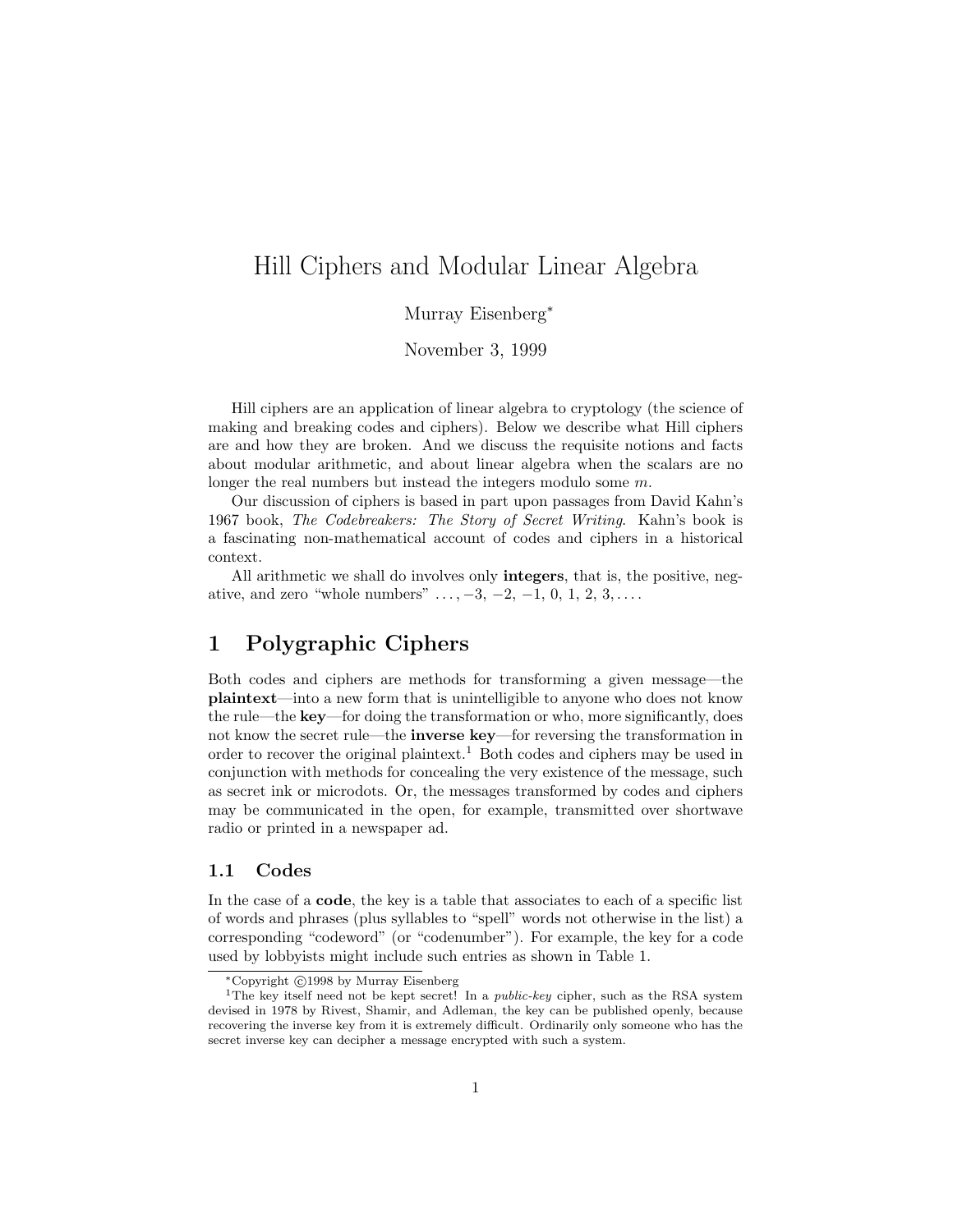| plaintext   | codeword   |
|-------------|------------|
| senator     | rabbit     |
| soft money  | applesauce |
| next Monday | green      |
| vote        | think      |

Table 1: A code table fragment

#### **1.2 Substitution ciphers**

In the case of a **cipher**, by way of contrast, the key transforms individual plaintext letters and other characters, or fixed-length groups of several characters, into new characters—the **ciphertext**. To use the key to transform plaintext into ciphertext is to **encipher** that plaintext; to use the **inverse key** to transform ciphertext back into plaintext is to **decipher** that ciphertext.

One type of cipher simply rearranges the letters of the given plaintext. The ciphers we shall study, however, are **substitutions**, where letters of the plaintext are replaced by different letters of the alphabet.

One example of a substitution cipher is a "cryptogram" such as you may have seen in a newspaper's puzzle section. Here is an example (the ciphertext is arbitrarily grouped into sets of five letters):

$$
Y \, P \, Q \, M \, K \quad A \, Y \, C \, A \, Z \quad L \, F \, X \, Y \, Z
$$

#### abcde fgh i jklmnopqrstuvwxyz ftgsmonayvpdcqzrwlexhbk i uj

#### Table 2: A substitution cipher

You can solve such a cryptogram, that is, discover the secret meaning, if you know the key. For the one above, the key is given by Table 2, where below each plaintext letter is the corresponding ciphertext letter. What is the secret plaintext in this example?

Of course, it's no fun or challenge to decipher a message if you know the key. What you really want to be able to do is figure out what the key and its inverse are—as we shall say, to **crack** the cipher (in technical terms, to "cryptanlyze" it). A simple letter-for-letter substitution, such as in the example above, may be fairly easy to crack if you have enough ciphertext. For then you can statistically analyze the ciphertext, by looking for letters (or even letter pairs or triples) appearing frequently or infrequently in it and then making use of known frequencies of letters (or pairs or triples) in typical English text. For example, one standard table of letter frequencies in English lists  $E T A O N I R$ s H D L U as the most frequent, in that order.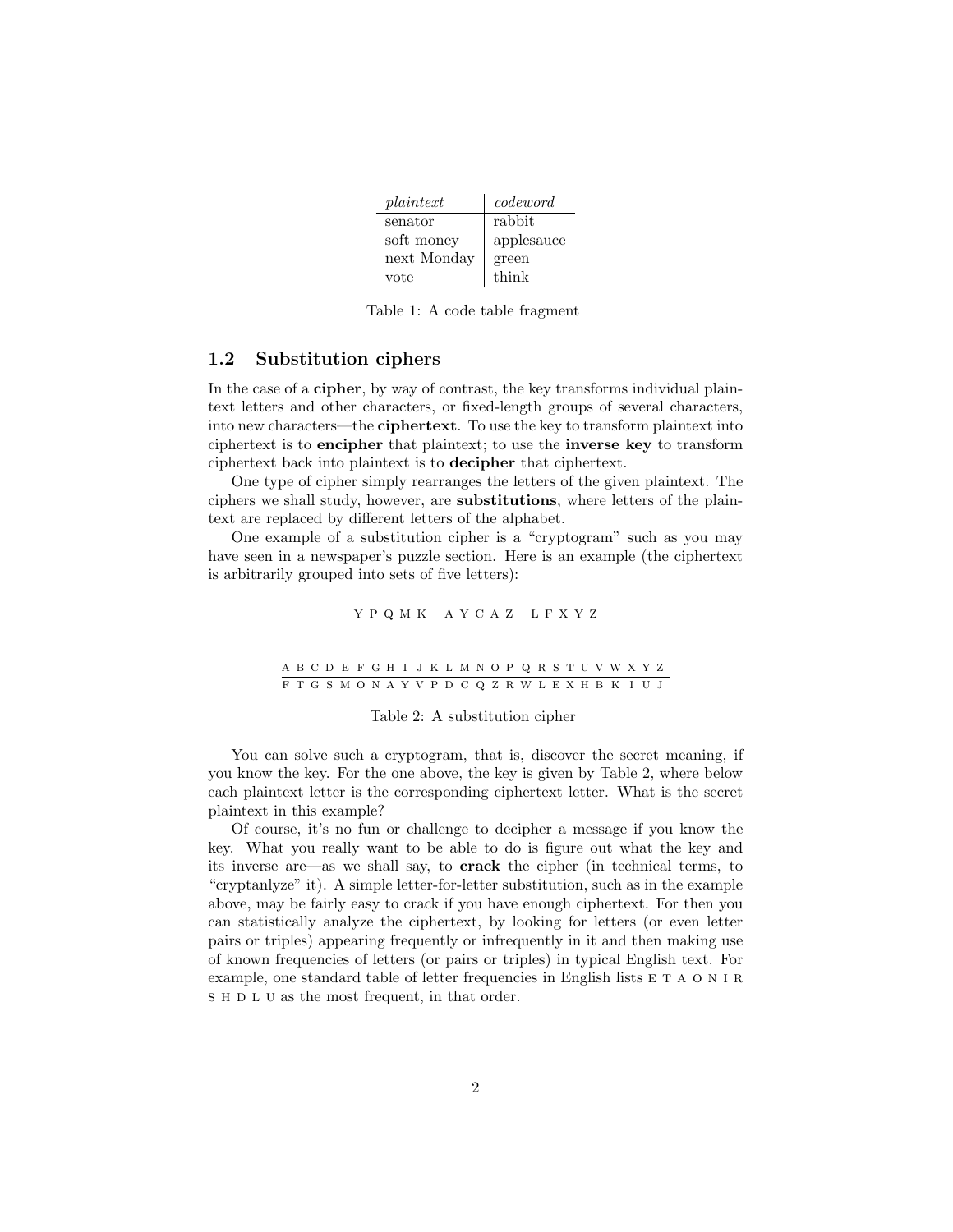### **1.3 Polygraphic substitution ciphers**

The basic shortcoming of such a simple letter-for-letter substitution is that the same plaintext letters always get replaced by the same ciphertext letters (until the key is changed, of course), and that's what makes the statistical analysis of letter frequencies applicable. A more challenging type to analyze is a **polygraphic** cipher, where the plaintext is divided into groups of adjacent letters of the same fixed length  $n$ , and then each such group is transformed into a different group of n letters. If n is not too small, then such a polygraphic substitution can render letter frequency analysis useless.

Many kinds of polygraphic ciphers have been devised. One of the more famous ones, for example, is the Playfair cipher, invented in 1854 by Charles Wheatstone, which uses digraphs (two letters per group). The first systematic yet simple polygraphic ciphers using more than two letters per group are the ones we shall study below—the **Hill ciphers**. These were first described in 1929 by their inventor, the mathematician Lester S. Hill, in the journal The American Mathematical Monthly. Hill ciphers constitute the first general method for successfully applying algebra—specifically, linear algebra—to polygraphic ciphers, and for applying it in a way that is, in fact, practical.

For a polygraphic substitution, changing just one or two plaintext letters can completely change the corresponding ciphertext! For one Hill cipher discussed later (where our "alphabet" includes . and ?), the two plaintexts

#### destroy plane and deploy planes

correspond to ciphertexts:

#### ppajztxvtathzeri and ghdcdkqow.?ilseh

That illustrates why Hill ciphers are so difficult to crack—unless you happen to be so lucky as to have "captured" some pieces of plaintext along with the corresponding pieces of ciphertext. And, fortunately, the latter situation is the one you will be faced with in the computer work concerning Hill ciphers!

### **1.4 Our alphabet**

In all the examples below, and in the computer work with Hill ciphers, our alphabet consists of the 26 upper-case letters of the English alphabet followed by the period  $(.)$ , the question mark  $(?)$ , and the blank space, in that order. In plaintext, the period and question mark have their usual meaning, and the blank space is employed, as usual, to separate words. So we can see it, we shall denote the blank space below by the character  $(\cdot)$ . (In your work on the computer, use the blank space itself, however, and not this special character!)

When enciphering or deciphering, we shall represent the 29 characters in our alphabet in order by the nonnegative integers  $0, 1, \ldots, 28$ , as shown in Table 3.

Whenever we do not need to refer to the specific alphabet above, we shall denote the length of the alphabet by  $m$ . Moreover, we shall often refer to any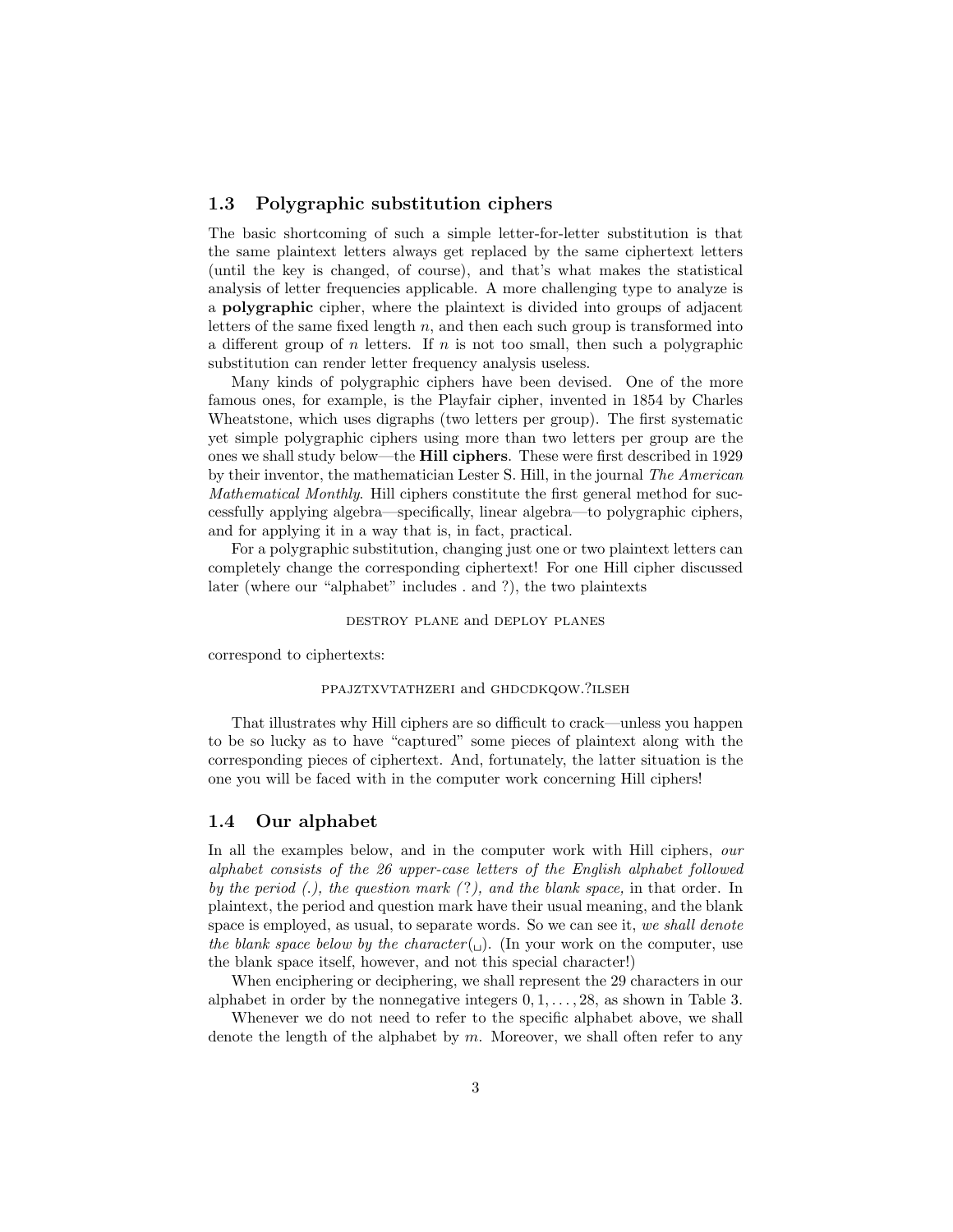|  |  |  |  |  | A B C D E F G H I J K L M N O P Q R S T U V W X Y Z . ? .                    |  |  |  |  |  |  |  |  |  |
|--|--|--|--|--|------------------------------------------------------------------------------|--|--|--|--|--|--|--|--|--|
|  |  |  |  |  | 0 1 2 3 4 5 6 7 8 9 10 11 12 13 14 15 16 17 18 19 20 21 22 23 24 25 26 27 28 |  |  |  |  |  |  |  |  |  |

Table 3: Numerical representation of 29-letter alphabet

character in such an alphabet as a "letter" even when it is a punctuation symbol (as in our 29-character alphabet) or some other character that is not actually a letter in the ordinary sense.

Note that, when working with Hill ciphers on the computer, you should make your functions as general as possible to handle various alphabets, you should be using an arbitrary integer  $m > 1$  (and sometimes an arbitrary prime integer m) as the alphabet length.

There is nothing magical about numbering the letters in our alphabet in ascending order (starting with 0). In practice, one would undoubtedly scramble the numbers in some arbitrary order (known to both the sender and the receiver of an enciphered message) so as to make cracking the cipher a little more difficult. For simplicity's sake, we shall stick with the numbering scheme shown.

## **2 Modular Arithmetic**

To understand Hill ciphers, you first have to understand "modular arithmetic". This section explains what that is and why Hill ciphers require it.

#### **2.1 A Hill 2-cipher**

An arbitrary Hill *n*-cipher has as its key a given  $n \times n$  matrix whose entries are nonnegative integers from among  $0, 1, \ldots, m-1$ , where m is the length of the alphabet.

Here is an example of a Hill 2-cipher for our alphabet above (where  $m = 29$ ). The key is the  $2 \times 2$  matrix:

$$
A = \left[ \begin{array}{cc} 2 & 3 \\ 4 & 5 \end{array} \right]
$$

We use A to encipher groups of 2 consecutive characters—**digraphs**—at a time. Let us first encipher the digraph BE. In our alphabet, the letters B and E are numbered 1 and 4, respectively, so we represent be by the column vector

$$
\left[\begin{array}{c}1\\4\end{array}\right].
$$

To encipher BE, we multiply this column vector by the key matrix  $A$ :

$$
\left[\begin{array}{cc}2 & 3\\4 & 5\end{array}\right]\left[\begin{array}{c}1\\4\end{array}\right] = \left[\begin{array}{c}14\\24\end{array}\right]
$$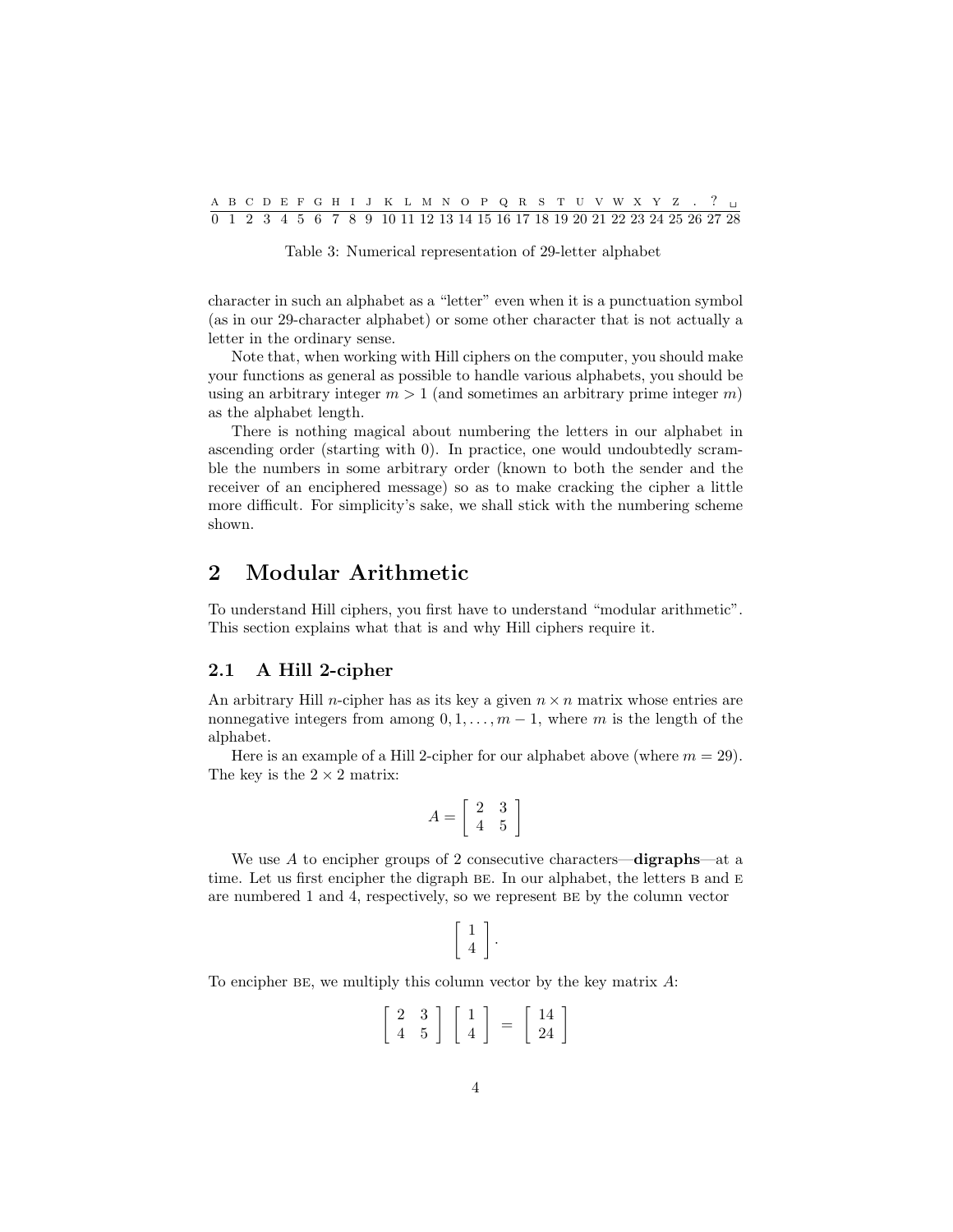Finally, we use in reverse the correspondence between alphabet characters and numbers to see that 14 and 24 represent the characters  $o$  and  $y$ , respectively. Thus the ciphertext corresponding to BE is OY.

Suppose, now, we wish to apply the same Hill 2-cipher instead to the plaintext AN. This is represented by the vector  $[0 \ 13]^T$ , and we find:

|  | $\Omega$ | 39 |
|--|----------|----|
|  | 13       | 65 |

Oops! What letters do 39 and 65 represent? Our 29-letter alphabet is numbered from 0 up to only 28. What we do is simply "wrap around" the numbers from 29 through 57 to represent the 29 letters again, then the numbers from 58 through 86, etc., as in Table 4.

A B C D E F G H I J K L M N O P Q R S T U V W X Y Z . ? U 0 1 2 3 4 5 6 7 8 9 10 11 12 13 14 15 16 17 18 19 20 21 22 23 24 25 26 27 28 29 30 31 32 33 34 35 36 37 38 39 40 41 42 43 44 45 46 47 48 49 50 51 52 53 54 55 56 57 58 59 60 61 62 63 64 65 66 67 68 69 70 71 72 73 74 75 76 77 78 79 80 81 82 83 84 85 86

Table 4: Wrapping numerical representations modulo 29

Thus 39 represents the same letter as  $39 - 29 = 10$ , namely, K; and 65 represents the same letter as  $65 - 2 \cdot 29 = 7$ , namely, H. Finally, we get from AN the corresponding ciphertext kh.

#### **2.2 Equivalence and residues modulo an integer**

The procedure of "wrapping" used in the Hill 2-cipher above is quite general. It is the same procedure you are accustomed to using when each midnight and each noon you begin again to number the hours 1, 2, etc. Here is the formal definition:

**Definition 1.** We are given an integer  $m > 1$ , called the **modulus**. Then we say that two integers a and b **congruent** to one another **modulo** m (congruent "mod  $m$ " for short), and we write

$$
a \equiv b \pmod{m},
$$

to mean that the difference  $a - b$  is an integral multiple of m. In other words,  $a \equiv b \pmod{m}$  when  $a = b + k \cdot m$  for some integer k (positive, negative, or zero).

For our Hill 2-cipher above, we had

 $39 \equiv 10 \pmod{29}$  and  $65 \equiv 7 \pmod{29}$ 

because

$$
39 - 10 = 1 \cdot 29 \quad \text{and} \quad 65 - 7 = 2 \cdot 29.
$$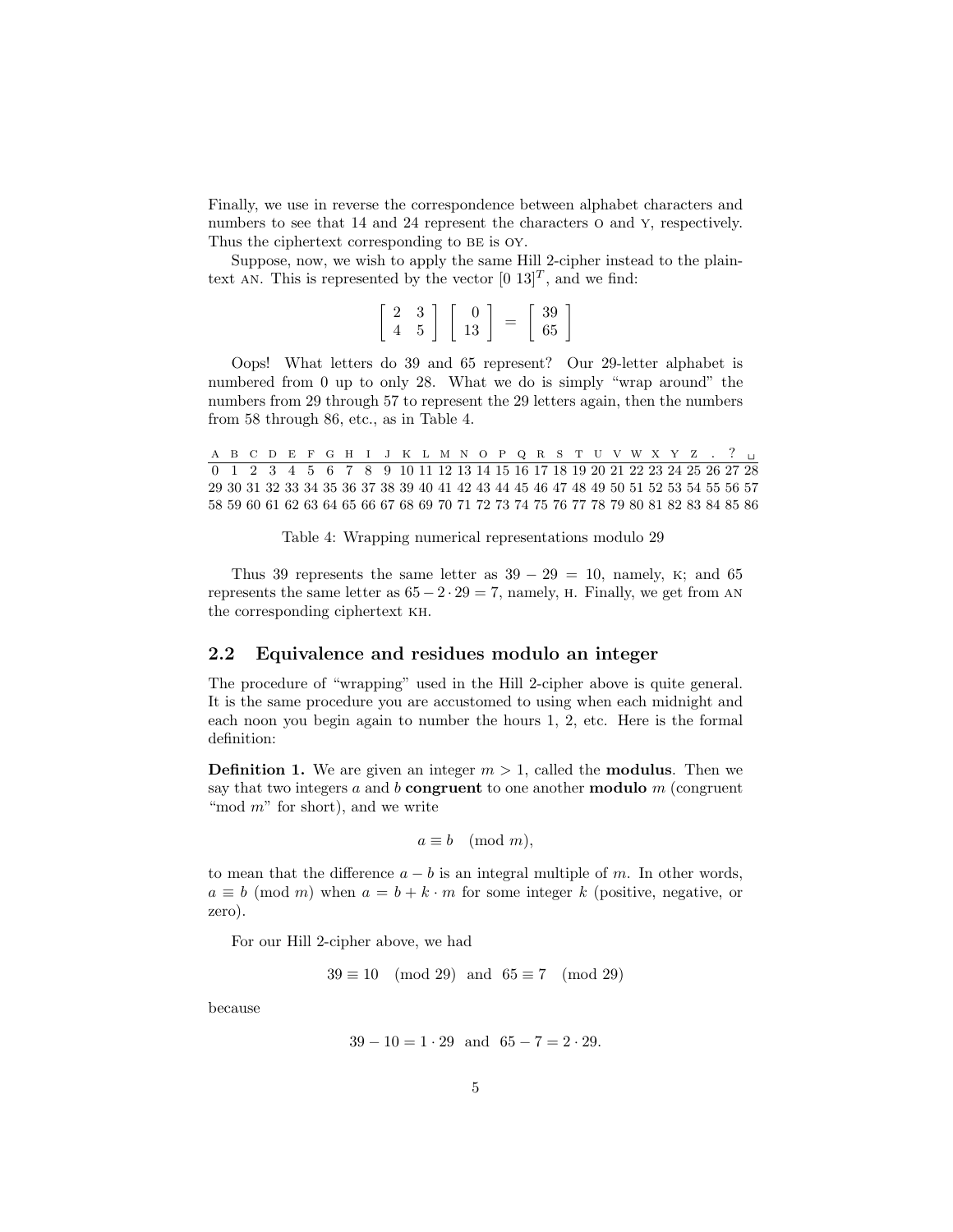Here are some more examples, when the modulus is small, namely, when  $m = 6$ :

$$
9 \equiv 3 \pmod{6}
$$
  

$$
23 \equiv 5 \pmod{6}
$$
  

$$
-8 \equiv 4 \pmod{6}
$$
  

$$
12 \equiv 0 \pmod{6}
$$

Evidently  $a \equiv b \pmod{m}$  whenever  $a = b$  (for then  $a - b = 0 = 0 \cdot m$ ), but not conversely. Thus the idea of "sameness" expressed by equivalence mod  $m$ generalizes the usual idea of equality. The most basic properties of equality also carry over to equivalence modulo  $m$ :

$$
a \equiv a \pmod{m};
$$
  
if  $a \equiv b \pmod{m}$ , then  $b \equiv a \pmod{m}$ ;  
if  $a \equiv b \pmod{m}$  and  $b \equiv c \pmod{m}$ , then  $a \equiv c \pmod{m}$ .

Observe that no two integers a and b differing by less than  $m$  can possibly be congruent modulo m. In particular, no two of the integers  $0, 1, \ldots, m-1$  are congruent to one another modulo m.

Observe also that an arbitrary integer  $a$  can be divided by  $m$  to get a quotient q and a remainder r, that is,  $a = q \cdot m + r$ , with  $0 \le r < m$ . (For example,  $23 = 3 \cdot 6 + 5$ .) In that case, of course,  $a \equiv r \pmod{m}$ . (In the example just given,  $23 \equiv 5 \pmod{6}$ .

From the preceding two observations it now follows that each integer is congruent modulo m to exactly one of the integers  $0, 1, \ldots, m-1$ . This justifies the following definition:

**Definition 2.** Let m be a integer with  $m > 1$ . For an arbitrary integer a, the **residue of** a **modulo** m is the unique integer r among  $0, 1, \ldots, m-1$  to which a is congruent modulo m.

For example, 5 is the residue of 23 modulo 6. And 5 is also the residue of −7 modulo 6.

To indicate that we replace a given integer by its residue modulo  $m$ , we sometimes say that we **reduce** the integer modulo m.

#### **2.3 Modular arithmetic**

For our purposes, what is most important is that equivalence modulo m preserves sums, that is, adding one pair of integers that are congruent modulo  $m$  to a second pair of integers gives a sum of the first pair that is congruent to the sum of the second pair:

if  $a \equiv c \pmod{m}$  and  $b \equiv d \pmod{m}$ , then  $a + b \equiv c + d \pmod{m}$ 

For example, from  $23 \equiv 5 \pmod{6}$  and  $-8 \equiv 4 \pmod{6}$ , we conclude  $15 =$  $23 + (-8) \equiv 5 + 4 = 9 \pmod{6}$ .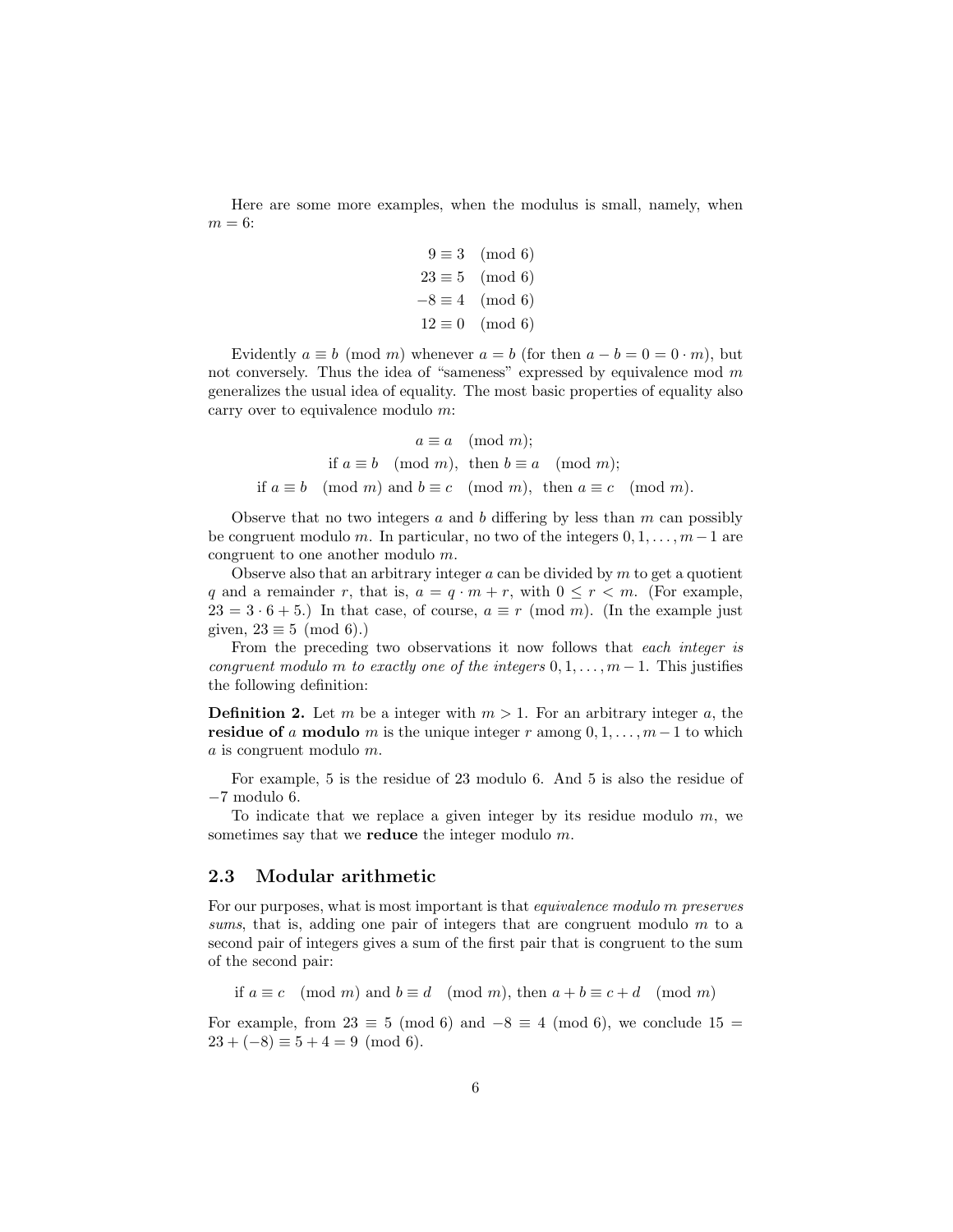Similarly, equivalence modulo m preserves products, that is, multiplying one pair of integers that are congruent modulo  $m$  to a second pair of integers gives a product of the first pair that is congruent to the product of the second pair:

if  $a \equiv c \pmod{m}$  and  $b \equiv d \pmod{m}$ , then  $a \cdot b \equiv c \cdot d \pmod{m}$ 

For example, from  $23 \equiv 5 \pmod{6}$  and  $-8 \equiv 4 \pmod{6}$ , we conclude  $-184 =$  $23 \cdot (-8) \equiv 5 \cdot 4 = 20 \pmod{6}$ .

Because equivalence modulo m preservers both sums and products, we can now do **arithmetic modulo** m as follows: after adding or multiplying two integers, replace their sum or product, respectively, by its residue modulo m. If we do any combination of additions and multiplications of a number of integers, and then replace the final answer by its residue modulo  $m$ , we will get the same result as replacing the original integers by their residues modulo m (if they are not already between 0 and  $m - 1$ ) and then replacing each sum and product along the way by its residue modulo m.

For example, let us work with modulus  $m = 29$  again. Then we can compute the residue of  $4 \cdot 14 + 5 \cdot 17$  either by doing all the arithmetic in the usual way and then taking the residue—

$$
4 \cdot 14 + 5 \cdot 17 = 56 + 85 = 141 \equiv 25 \pmod{29}
$$

—or instead by taking the residues at every step along the way:

$$
4 \cdot 14 + 5 \cdot 17 = 56 + 85 \equiv 27 + 27 = 54 \equiv 25 \pmod{29}
$$

Similarly, we can find  $2 \cdot 14 + 3 \cdot 17 \equiv 21 \pmod{29}$  in either of two ways (try it!). But these are precisely the computations one needs in order to encipher the plaintext or by means of the Hill 2-cipher with the same key matrix

$$
A = \left[ \begin{array}{cc} 2 & 3 \\ 4 & 5 \end{array} \right]
$$

used in the example in Section 2.1.

The numerical representation of the digraph OR for our 29-letter alphabet is the column vector  $[14 \t17]^T$ . Now do all arithmetic modulo 29. Either work modulo 29 all along the way—

$$
\begin{bmatrix} 2 & 3 \ 4 & 5 \end{bmatrix} \begin{bmatrix} 14 \ 17 \end{bmatrix} = \begin{bmatrix} 28 + 51 \ 56 + 85 \end{bmatrix}
$$

$$
\equiv \begin{bmatrix} 28 + 22 \ 27 + 27 \end{bmatrix} \pmod{29}
$$

$$
= \begin{bmatrix} 50 \ 54 \end{bmatrix}
$$

$$
\equiv \begin{bmatrix} 21 \ 25 \end{bmatrix} \pmod{29}
$$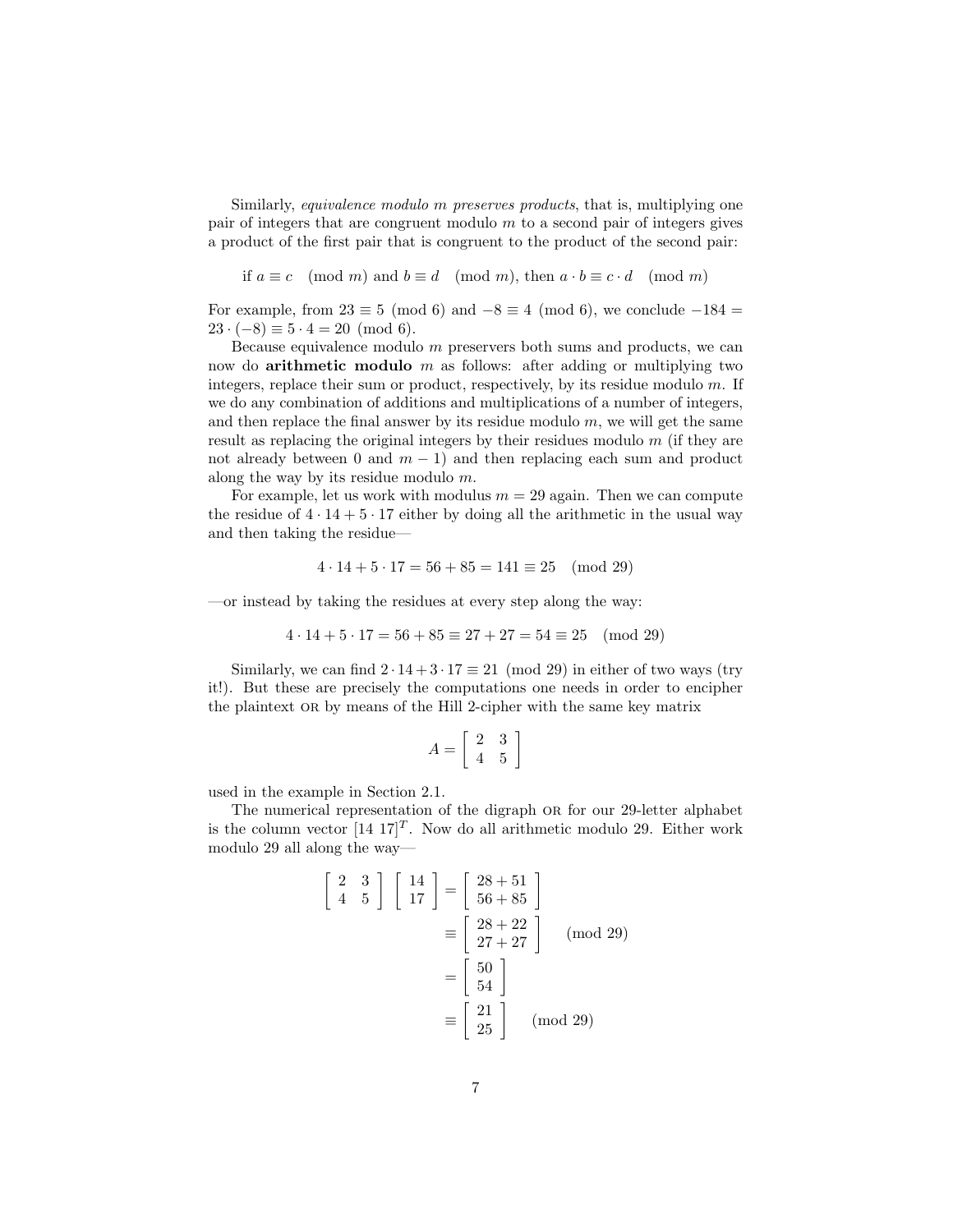—or else wait until the end:

$$
\begin{bmatrix} 2 & 3 \ 4 & 5 \end{bmatrix} \begin{bmatrix} 14 \ 17 \end{bmatrix} = \begin{bmatrix} 28 + 51 \ 56 + 85 \end{bmatrix}
$$

$$
= \begin{bmatrix} 79 \ 141 \end{bmatrix}
$$

$$
\equiv \begin{bmatrix} 21 \ 25 \end{bmatrix} \pmod{29}
$$

Doing the arithmetic modulo 29 above has the same effect as "wrapping" of numbers greater than 28 back around our 29-letter alphabet, as we described when we first introduced this Hill cipher. And that is why we use modular arithmetic for Hill ciphers.

As in the example just worked, we may use arithmetic modulo  $m$  whenever we are doing matrix addition and multiplication, and we can freely take residues modulo m any step along the way without affecting the values modulo  $m$  in the final matrix answer.

### **2.4** The number system  $\mathbb{Z}_m$

Let  $m$  be a given modulus. If we add or multiply two integers from among  $0, 1, \ldots, m-1$  and take the residue of the sum or product, respectively, then we get another integer from among  $0, 1, \ldots, m-1$ . Thus the set  $\{0, 1, \ldots, m-1\}$ is closed under the two new operations of "addition" and "multiplication" so defined. We use the usual symbols  $+$  and  $\cdot$  (or just juxtaposition) to denote these two operations on  $\{0, 1, \ldots, m-1\}.$ 

**Definition 3.** The set

$$
\mathbb{Z}_m = \{0, 1, \ldots, m-1\}
$$

together with the two operations of addition and multiplication described above is called the number system of the **integers modulo** m.

For example, take  $m = 4$ . Then in  $\mathbb{Z}_4$  we have

$$
2 + 3 = 1
$$
 and  $2 \cdot 3 = 2$ 

because, of course,

$$
2 + 3 = 5 \equiv 1 \pmod{4}
$$
 and  $2 \cdot 3 = 6 \equiv 2 \pmod{4}$ .

For such a low modulus as  $m = 4$ , we can display all possible sums and products in  $\mathbb{Z}_m$  via an addition table and a multiplication table, as shown in Table 5.

In general, for any modulus  $m$ , addition and multiplication modulo  $m$  have many—but not quite all—of the familiar properties of addition and multiplication of ordinary real numbers: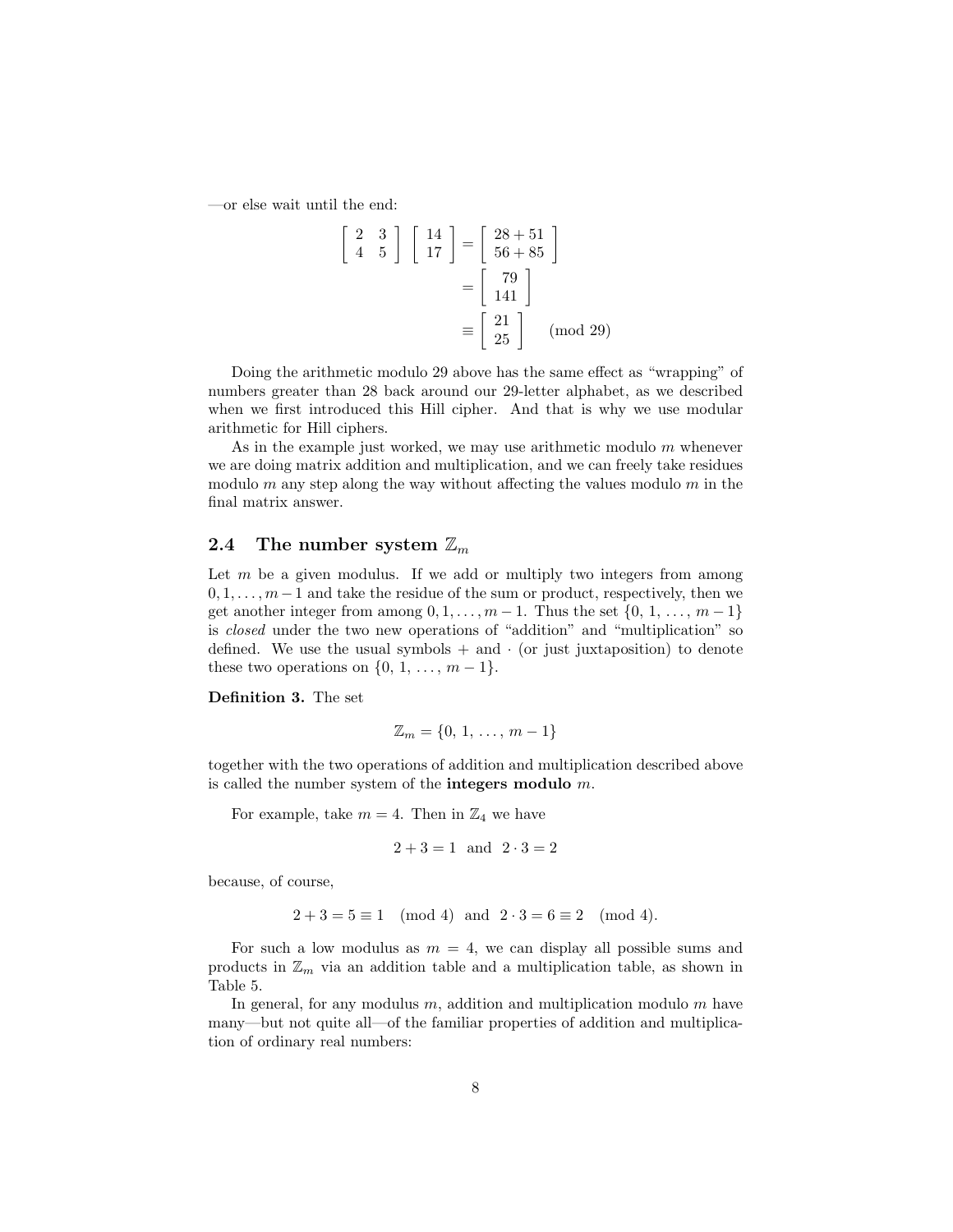| $+ 0 1 2 3$ |                                    |  |  | $\cdot$ 0 1 2 3                                             |  |  |
|-------------|------------------------------------|--|--|-------------------------------------------------------------|--|--|
|             | $0 \t 0 \t 1 \t 2 \t 3$            |  |  | $\begin{array}{cccccc}\n\hline\n0 & 0 & 0 & 0\n\end{array}$ |  |  |
|             | $1 \mid 1 \quad 2 \quad 3 \quad 0$ |  |  | $1 \t 0 \t 1 \t 2 \t 3$                                     |  |  |
|             | $2 \mid 2 \quad 3 \quad 0 \quad 1$ |  |  | $2 \begin{bmatrix} 0 & 2 & 0 & 2 \end{bmatrix}$             |  |  |
|             | $3 \mid 3 \quad 0 \quad 1 \quad 2$ |  |  | $3 \mid 0 \quad 3 \quad 2 \quad 1$                          |  |  |

Table 5: Addition and multiplication tables for  $\mathbb{Z}_4$ 

**Proposition 1.** Let m be an integer with  $m > 1$ . Then in  $\mathbb{Z}_m$ :

- 1. For all  $a, b, c \in \mathbb{Z}_m$ ,  $(a + b) + c = a + (b + c)$ .
- 2. For all  $a, b \in \mathbb{Z}_m$ ,  $a + b = b + a$ .
- 3. For each  $a \in \mathbb{Z}_m$ ,  $a + 0 = a = 0 + a$ .
- 4. For each  $a \in \mathbb{Z}_m$ , there is a unique  $x \in \mathbb{Z}_m$ , called the additive inverse of a, such that  $a + x = 0 = x + a$ .
- 5. For all  $a, b, c \in \mathbb{Z}_m$ ,  $(ab)c = a(bc)$ .
- 6. For all  $a, b \in \mathbb{Z}_m$ ,  $ab = ba$ .
- 7. For each  $a \in \mathbb{Z}_m$ ,  $1 \cdot a = a = a \cdot 1$ .
- 8. (This property is intentionally omitted!)
- 9. For all  $a, b, c \in \mathbb{Z}_m$ ,  $a(b+c) = ab + ac$ .
- 10. In  $\mathbb{Z}_m$ ,  $1 \neq 0$ .

For a given  $a \in \mathbb{Z}_m$ , its additive inverse  $x \in \mathbb{Z}_m$  as given by property 4, above, is *not* the negative integer  $-a$  (except in the trivial case that  $a = 0$ ). Rather, the additive inverse of a is the residue of  $-a$  modulo m. For example, as the addition table (Table 5) for  $\mathbb{Z}_4$  shows, the additive inverse of 3 in  $\mathbb{Z}_4$  is 1, because  $3 + 1 \equiv 0 \pmod{4}$ , and that just restates the equivalence  $-3 \equiv 1$ (mod 4).

Among the properties listed in Proposition 1, you may have expected to see the following one, which was omitted:

8. For each  $a \in \mathbb{Z}_m$  with  $a \neq 0$ , there is a unique  $y \in \mathbb{Z}_m$ , called the **multiplicative inverse** or **reciprocal** of a, such that  $a \cdot y = 1 = y \cdot a$ .

The reason that Property 8 was omitted from Proposition 1 is that it simply is not true in general! For example, it is not true in  $\mathbb{Z}_4$ . Look again at the multiplication table for  $\mathbb{Z}_4$  (see Table 5). We see that 2 does not have a reciprocal in  $\mathbb{Z}_4$ , since 1 is not among its products with each of the elements in  $\mathbb{Z}_4$ . By way of contrast, 3 does have a reciprocal in  $\mathbb{Z}_4$ , namely 3 itself, because in  $\mathbb{Z}_4$  we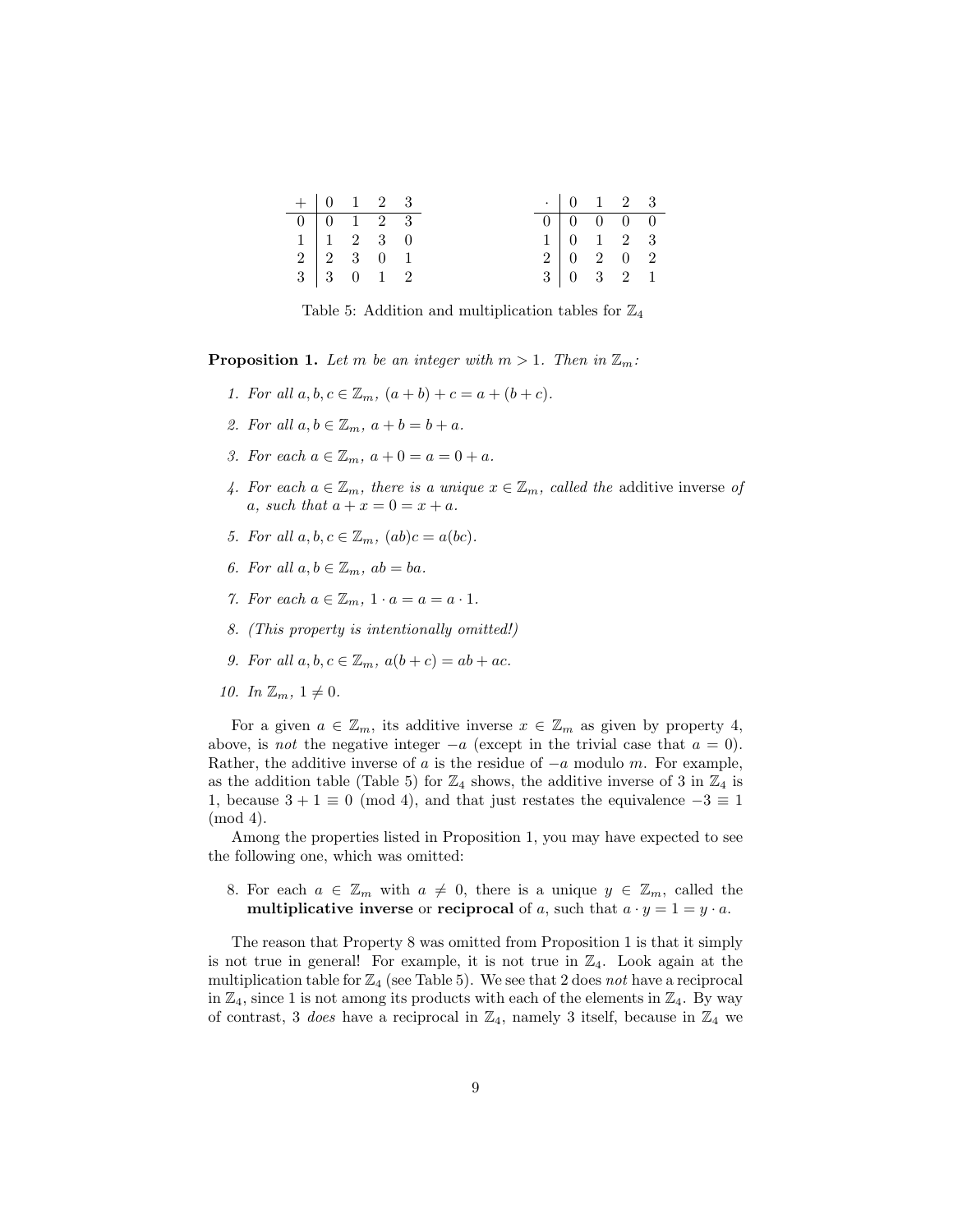have  $3 \cdot 3 = 1$ . Thus, some nonzero elements of  $\mathbb{Z}_4$  have reciprocals but others do not.<sup>2</sup>

When working with Hill ciphers, we shall need to do elementary row operations on matrices in order to put them into reduced echelon form, and we shall need to do all the arithmetic modulo a given alphabet length  $m$ . Row reduction will all go smoothly until we need to scale a row to make a pivot 1. Then we shall need to "divide" each entry in the row by the pivot modulo  $m$ , that is, multiply each entry by the reciprocal of the pivot. Unfortunately, in general, the pivot need not have a reciprocal! This will happen, for example, if the pivot is 2 and we are working modulo 4.

|  |                                                                                                                        | $\cdot$   0   1   2   3 | 4              |
|--|------------------------------------------------------------------------------------------------------------------------|-------------------------|----------------|
|  |                                                                                                                        | $\overline{0}$          | $\overline{0}$ |
|  |                                                                                                                        | 3 <sup>1</sup>          | $\overline{4}$ |
|  |                                                                                                                        | $1 \quad 3$             |                |
|  | $\begin{array}{c cccc} 0 & 0 & 0 & 0 \\ 1 & 0 & 1 & 2 \\ 2 & 0 & 2 & 4 \\ 3 & 0 & 3 & 1 \\ 4 & 0 & 4 & 3 \end{array}.$ |                         | $\overline{2}$ |
|  |                                                                                                                        | $2^{\circ}$             | $\mathbf{1}$   |

Table 6: Multiplication table for  $\mathbb{Z}_5$ 

Take a look, next, at the multiplication table for  $\mathbb{Z}_5$  (see Table 6). Except for the row showing multiplication by 0, each row in the multiplication table includes a 1, and that means that every nonzero element of  $\mathbb{Z}_5$  has a multiplicative inverse. In other words, Property 8, above, does hold in  $\mathbb{Z}_5$ .

The difference between  $\mathbb{Z}_5$  and  $\mathbb{Z}_4$ —in so far as the existence of multiplicative inverses is concerned—is that the modulus 5 is a prime and 4 is not. Recall the definition:

**Definition 4.** An integer greater than 1 is said to be **prime** when it cannot be written as a product of two positive integers other than 1 and itself.

For example, 2, 3, 5, 7, 11, and 13 are primes, whereas 4, 6, 8, 9, 10, and 12 are not.)

The following definition is convenient:

**Definition 5.** A number system closed under two operations of addition and multiplication is called a **field** when Properties 1–10 all hold in it.

The examples of  $\mathbb{Z}_5$  and  $\mathbb{Z}_4$  discussed above illustrate the following result:

**Proposition 2.** Let m be an integer with  $m > 1$ . Then  $\mathbb{Z}_m$  is a field if and only if m is prime.

In particular,  $\mathbb{Z}_5$  is a field whereas  $\mathbb{Z}_4$  is not. For every prime m, the field  $\mathbb{Z}_m$  is finite. The real number system  $\mathbb R$  is an example of an infinite field. So is the number system Q consisting of just the rational numbers.

<sup>&</sup>lt;sup>2</sup>The general theorem relevant here is the following:  $a$  has a multiplicative inverse modulo  $m$  if and only if a is relatively prime to  $m$ , that is, 1 is the only positive integer that divides both  $a$  and  $m$  (in the ordinary sense of division). Proposition 2, below, follows from that.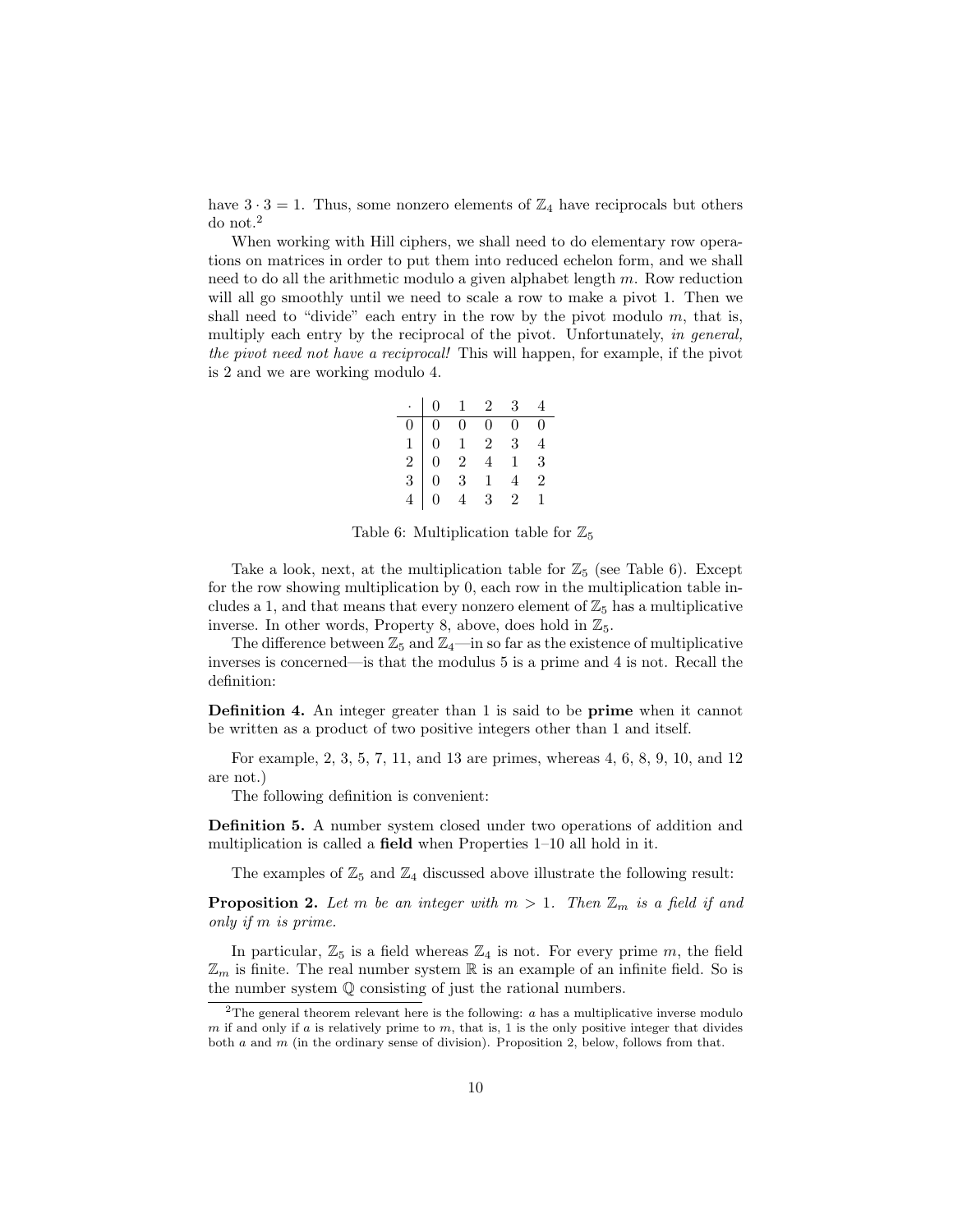The number system  $\mathbb{Z}_{29}$  is a field because 29 is prime. For convenience, we list in Table 7 the reciprocals (multiplicative inverses) of the nonzero elements of  $\mathbb{Z}_{29}$ .

1 2 3 4 5 6 7 8 9 10 11 12 13 14 15 16 17 18 19 20 21 22 23 24 25 26 27 28 1 15 10 22 6 5 25 11 13 3 8 17 9 27 2 20 12 21 26 16 18 4 24 23 7 19 14 28

Table 7: Multiplicative inverses modulo 29

You should try the very easy exercise of constructing the addition and multiplication tables for the field  $\mathbb{Z}_2$ .

#### **2.5 Modular linear algebra**

What we are doing, in effect, when working with Hill ciphers is using matrices and vectors whose entries belong to  $\mathbb{Z}_m$  for some integer  $m > 1$ , and doing all arithmetic modulo  $m$ . Then much of what you have learned and will learn about linear algebra still makes sense in the context of  $\mathbb{Z}_m$ : matrix addition and multiplication; elementary row operations; linear independence; and linear transformations.

However, within  $\mathbb{Z}_m$  we cannot, in general, always put a matrix into a rowequivalent reduced-echelon form, unless we are guaranteed that each nonzero element of  $\mathbb{Z}_m$  has a multiplicative inverse, in other words, unless m is prime.

It should now be obvious why we adjoined three extra "letters" to the normal 26-letter English alphabet: the number system  $\mathbb{Z}_{29}$  is a field, whereas  $\mathbb{Z}_{26}$  is not. Of course it is always possible to use as a Hill cipher's key a matrix with entries in  $\mathbb{Z}_m$  for an arbitrary  $m > 1$ . But unless the matrix entries are chosen especially carefully, it will not be possible to compute a matrix inverse modulo  $m$ , in other words, to get an inverse key for decipherment.

Hill ciphers for English ordinarily use  $m = 26$ . Such a non-prime modulus just makes Hill ciphers technically more difficult to work with. So for simplicity's sake, in the computer work we are usually sticking with a prime modulus, most often with 29.

When m is a prime such as 29,  $\mathbb{Z}_m$  is a field. For any field of scalars whether the reals  $\mathbb R$  or  $\mathbb Z_m$  or something else—virtually all the familiar theory and computations about vector spaces and their linear transformations carry over, including virtually everything about matrices.

In the next section we shall illustrate row reduction and computation of matrix inverses over  $\mathbb{Z}_{29}$ .

## **3 Hill Ciphers**

At last we ready to look in detail at Hill ciphers and how to crack them.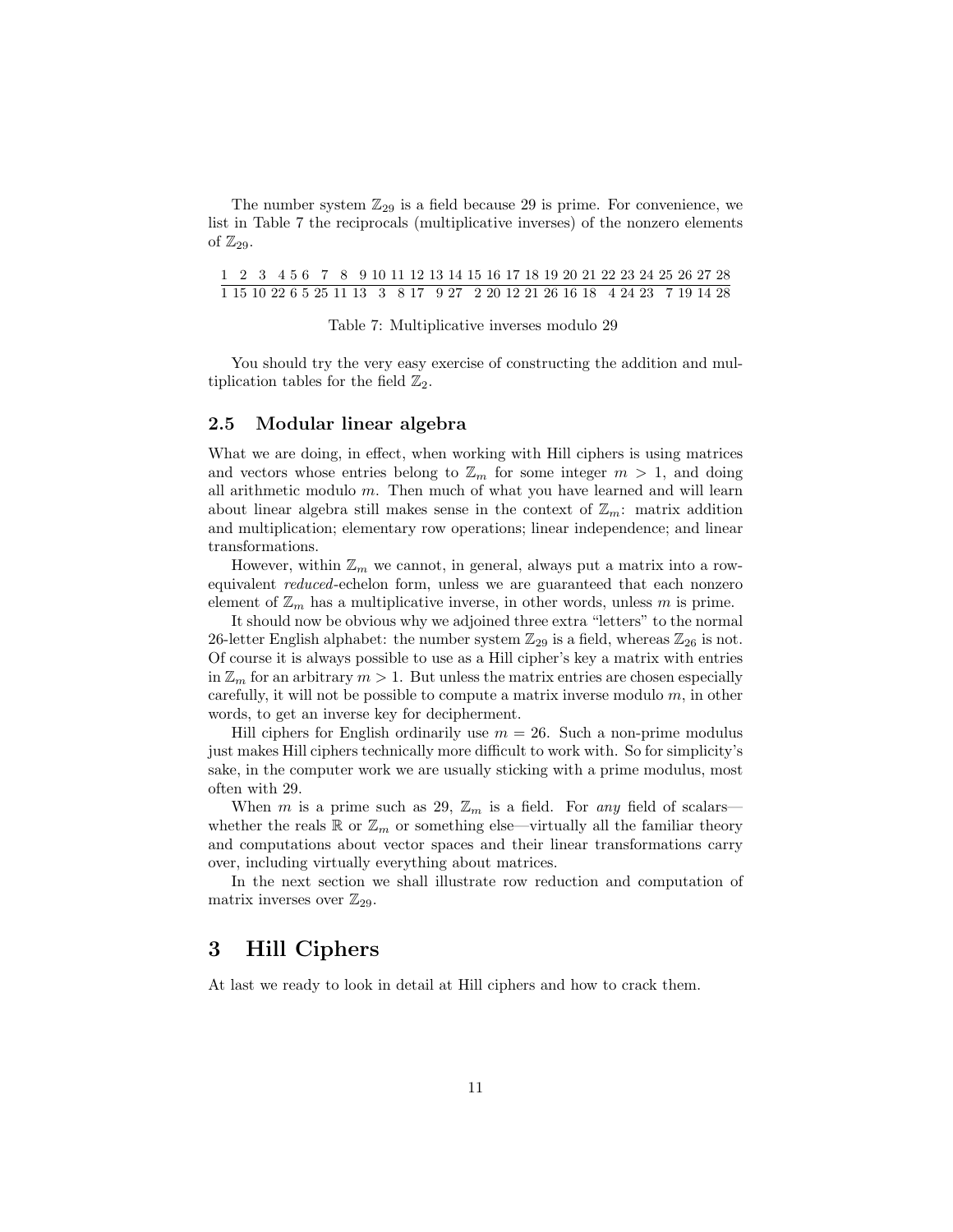### **3.1 Encipherment with a Hill cipher**

Suppose we are given an alphabet of length  $m > 1$  and an integer  $n > 1$ . Then a **Hill** n-cipher is given by an n-by-n matrix A with entries in  $\mathbb{Z}_m$ . That matrix prescribes the key for the cipher.

For such a key matrix A given, Hill's **algorithm to encipher a given plaintext** is as follows:

- 1. Separate the plaintext from left to right into some number k of groups (polygraphs) of n letters each. If you run out of letters when forming the final group, repeat the last plaintext letter as many times as needed to fill out that final group to  $n$  letters.
- 2. Replace each letter by the corresponding number of its position (from 0 through  $m-1$ ) in the alphabet to get k groups of n integers each.
- 3. Reshape each of the  $k$  groups of integers into an  $n$ -row column vector and in turn multiply  $A$  by each of those  $k$  column vectors modulo m.
- 4. After arranging all  $k$  of the resulting product n-row column vectors in order into a single  $(k \cdot n)$ -vector (with entries in  $\mathbb{Z}_m$ ), replace each of these  $k \cdot n$  entries with the corresponding letter of the alphabet.

The result is the ciphertext corresponding to the original plaintext.

Note: When you implement the preceding algorithm on the computer, it may be more convenient to reverse steps 1 and 2, that is, first replace the letters with numbers, and only then do the grouping (and repeating the final number as needed to fill out the final group).

The n-row column vectors formed in step 3, above, to represent groups of plaintext letters are called **plaintext vectors**, even though these vectors are composed of numbers, not letters. Likewise, the n-row column vectors obtained by multiplying them by A modulo m in step 3 are called **ciphertext vectors**; these ciphertext vectors numerically represent groups of ciphertext letters.

Plaintext could, in principle, be any jumble of letters whatsoever from our alphabet, whether it makes sense or not, and so could ciphertext. Then the set of all plaintext vectors—and likewise the set of all ciphertext vectors—is nothing other than the set we shall denote by  $\mathbb{Z}_m^n$  and that consists of all *n*-row column vectors with entries in  $\mathbb{Z}_m$ . And it is reasonable to call elements of  $\mathbb{Z}_m^n$ "vectors", because we may add them and multiply them by scalars (that is, by elements of  $\mathbb{Z}_m$ ) to obtain again elements of  $\mathbb{Z}_m^n$ —provided, as always, that we reduce results modulo  $m$ . In view of Proposition 1, the eight fundamental properties of vectors in  $\mathbb{R}^n$  also hold for  $\mathbb{Z}_m^n$ . Hence we may speak of  $\mathbb{Z}_m^n$  as a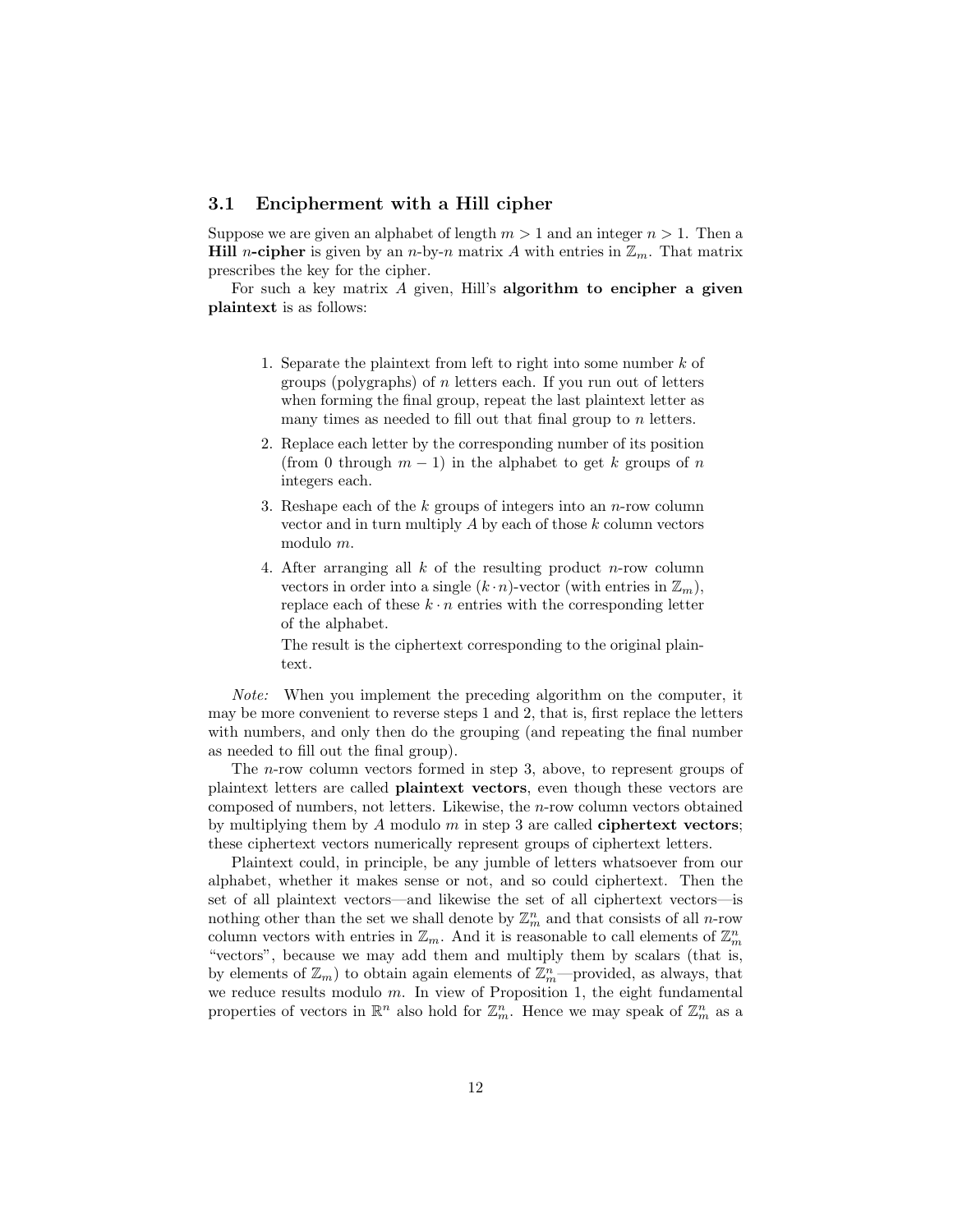"linear space" or "vector space".<sup>3</sup>

At this point we can say what a Hill n-cipher with key matrix  $A$  "really" is: the linear transformation from  $\mathbb{Z}_m^n$  to  $\mathbb{Z}_m^n$  that has standard matrix A. Even though the domain and codomain of this linear transformation are the same, it is suggestive to refer to the domain as consisting of all plaintext vectors, and the codomain as consisting of all ciphertext vectors.

In the example of a Hill 2-cipher worked out in Section 2.1, we did not have to cope with the complication mentioned in step 1 of the preceding algorithm, namely, a plaintext whose length is not an integral multiple of the key matrix size *n*. We shall illustrate how to do that below.

In step 3 of the algorithm, instead of separately multiplying A by each of the k column matrices, we can, of course, multiply A by the single  $n$ -by-k matrix formed from those columns. We shall also illustrate that in the following example.

Throughout all our examples, we shall continue to use our 29-letter alphabet, but the key matrix size n will be fairly small. (In a "real" Hill cipher,  $n$  might be fairly large, to make cracking the cipher harder.)

**Example 1.** The key matrix size here is  $n = 3$ , and the key matrix is

$$
A = \left[ \begin{array}{rrr} 17 & 5 & 20 \\ 23 & 9 & 3 \\ 11 & 2 & 12 \end{array} \right].
$$

Our plaintext is the 10-letter message

#### $WANT_UHELP$ .

(recall that we are displaying a blank space in text as an underscore).

First, we group the plaintext into polygraphs of length 3, repeating the final letter (a period) twice to fill out the fourth group:

$$
\text{WAN} \quad \text{T}_{\sqcup} \text{H} \quad \text{ELP} \quad \ldots
$$

Second, we replace the letters there by the corresponding numbers (see Table 3).

$$
22\ 0\ 13 \quad 19\ 28\ 7 \quad 4\ 11\ 15 \quad 26\ 26\ 26
$$

<sup>&</sup>lt;sup>3</sup>Technically speaking, we should refer to  $\mathbb{Z}_m^n$  as a vector space only when the set  $\mathbb{Z}_m$  of scalars is a field, that is, when  $m$  is prime. In the general case, when the scalars need not form a field, it is more proper to call  $\mathbb{Z}_m^n$  a *module*.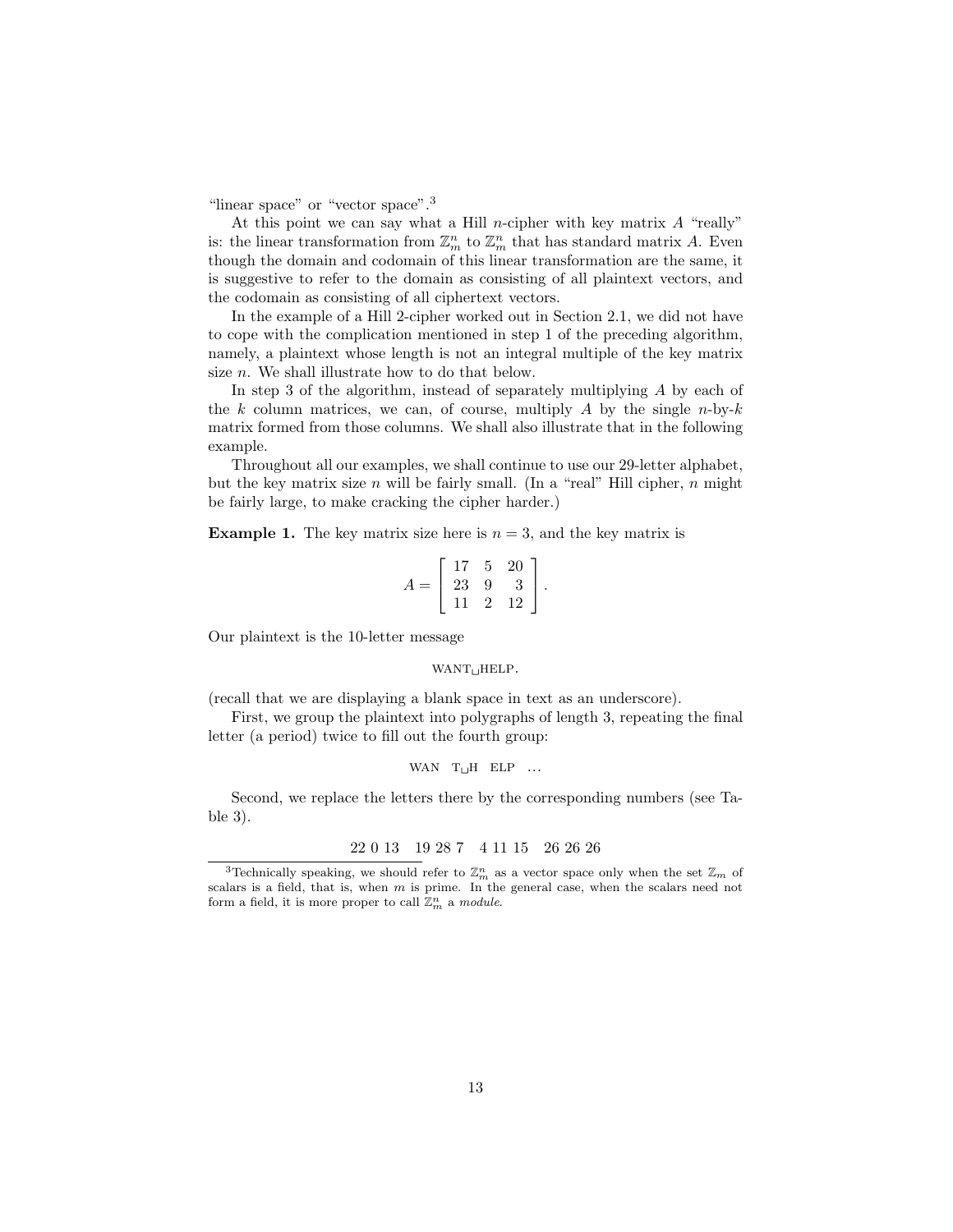Third, we apply the key:

$$
A\begin{bmatrix} 22 & 19 & 4 & 26 \ 0 & 28 & 11 & 26 \ 13 & 7 & 15 & 26 \end{bmatrix} = \begin{bmatrix} 17 & 5 & 20 \ 23 & 9 & 3 \ 11 & 2 & 12 \end{bmatrix} \begin{bmatrix} 22 & 19 & 4 & 26 \ 0 & 28 & 11 & 26 \ 13 & 7 & 15 & 26 \end{bmatrix}
$$

$$
= \begin{bmatrix} 634 & 603 & 423 & 1092 \ 545 & 710 & 236 & 910 \ 398 & 349 & 246 & 650 \end{bmatrix}
$$

$$
\equiv \begin{bmatrix} 25 & 23 & 17 & 19 \ 23 & 14 & 4 & 11 \ 21 & 1 & 14 & 12 \end{bmatrix} \pmod{29}
$$

Fourth, the numbers

25 23 21 23 14 1 17 4 14 19 11 12

from the "strung-out" columns just obtained represent the letters:

zxvxobreotlm

For this Hill 3-cipher, the ciphertext corresponding to the plaintext  $\text{SED}_\text{UHELP}$ . is thus ZXVXOBREOTLM.

Earlier, in Section 1.3, we illustrated how a polygraphic substitution such as a Hill cipher can translate two quite similar plaintexts into completely different ciphertexts. Here is that example again:

**Example 2.** This is a Hill 4-cipher. The key matrix is:

| 8              | 6           | 9              | 5 <sub>5</sub>  |
|----------------|-------------|----------------|-----------------|
| 6              | 9           | $\overline{5}$ | 10 <sup>1</sup> |
| $\overline{5}$ | $\check{8}$ |                | $\overline{9}$  |
| $10^{\circ}$   | $\,6\,$     | 11             |                 |

For this A, the plaintexts  $\text{DESTROY}_\text{U}$ PLANE and  $\text{DEPLOY}_\text{U}$ PLANES encipher to ppajztxvtathzeri and ghdcdkqow.?ilseh, respectively. We leave the arithmetic details of the encipherment as an exercise.

### **3.2 Deciphering ciphertext with given Hill key**

For a Hill cipher, the transformation from ciphertext back to plaintext is just the inverse of the original transformation from plaintext to ciphertext. In other words, **if a Hill cipher has key matrix** A**, then the inverse transformation is the Hill cipher whose key matrix is**  $A^{-1}$ **.** 

If we already have the inverse of the key matrix  $A$ , then we can use it to decipher any ciphertext.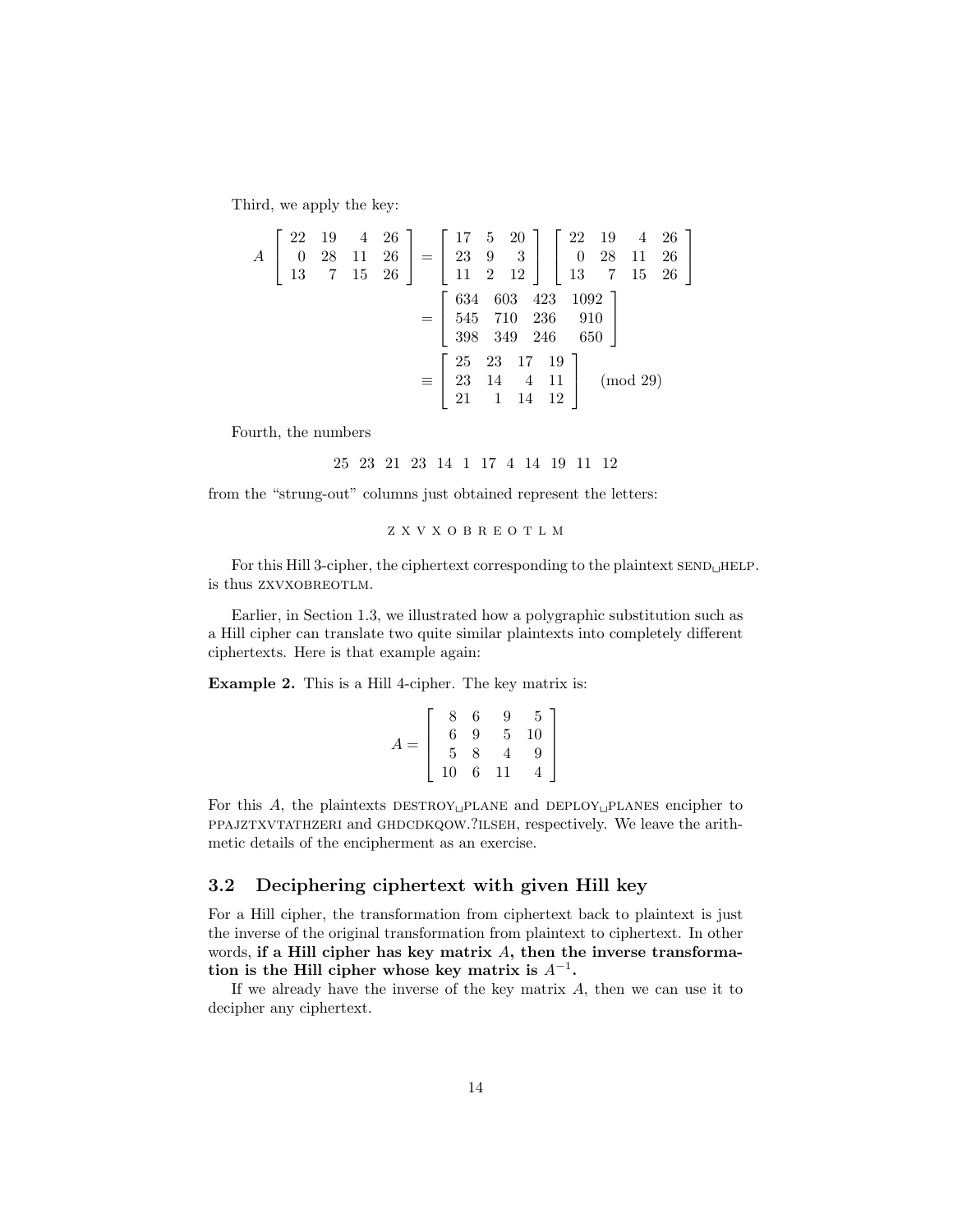**Example 3.** Again, as in Section 2.1, consider the Hill 2-cipher with key matrix

$$
A = \left[ \begin{array}{cc} 2 & 3 \\ 4 & 5 \end{array} \right]
$$

.

The inverse of A over our scalar field  $\mathbb{Z}_{29}$  is

$$
A^{-1} = \left[ \begin{array}{rr} 12 & 16 \\ 2 & 28 \end{array} \right],
$$

as we can check by the computations

$$
A\begin{bmatrix}12 & 16\\ 2 & 28\end{bmatrix} = \begin{bmatrix}30 & 116\\ 58 & 204\end{bmatrix} \equiv \begin{bmatrix}1 & 0\\ 0 & 1\end{bmatrix} \pmod{29}.
$$

Suppose that we have received the cipher text

#### oykhwbzi

that we want to decipher and that we possess the inverse key. Follow the four-step algorithm outlined in Section 3.1, but using  $A^{-1}$  instead of A, and interchanging the words "ciphertext" and "plaintext" there:

First, group the letters into digraphs (there is no need here to "pad out" the final group, since the text's length is a multiple of the key size):

oy kh wb zi

Second, replace the letters by the corresponding numbers:

$$
14\;24\quad 10\;7\quad 22\;1\quad 25\;8
$$

Third, multiply column vectors by  $A^{-1}$ :

$$
A^{-1} \begin{bmatrix} 14 & 10 & 22 & 25 \ 24 & 7 & 1 & 8 \end{bmatrix} = \begin{bmatrix} 552 & 232 & 280 & 428 \ 700 & 216 & 72 & 274 \end{bmatrix}
$$

$$
\equiv \begin{bmatrix} 1 & 0 & 19 & 22 \ 4 & 13 & 14 & 13 \end{bmatrix} \pmod{29}
$$

Fourth, the columns here, when strung out into

$$
1 \quad 4 \quad 0 \quad 13 \quad 19 \quad 14 \quad 22 \quad 13
$$

give the numerical representation of the original plaintext. It is left as an exercise for you to use Table 3 to complete the decipherment.

If you concocted the key matrix  $A$  to a Hill cipher (or if you did not but captured it), then you can certainly construct the inverse key by inverting A in the usual way through row reduction, but using always, of course, arithmetic modulo m.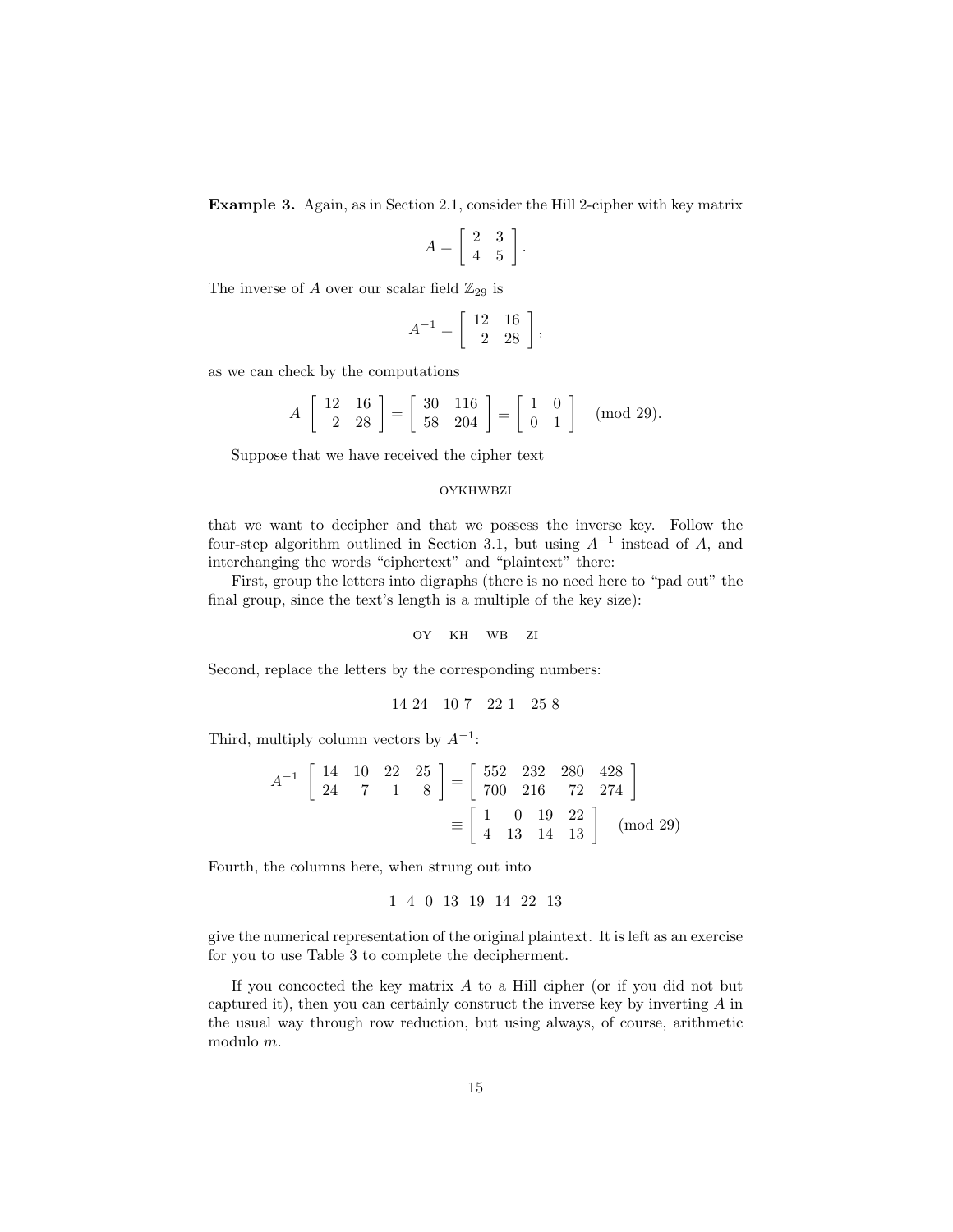**Example 4.** Suppose we know the key matrix

$$
A = \left[ \begin{array}{cc} 2 & 3 \\ 4 & 5 \end{array} \right]
$$

for a Hill 2-cipher (and, as usual, our 29-letter alphabet). We want to compute the inverse key.

To do that, we augment A with the identity matrix to its right and proceed to apply elementary row operations. (To keep the numbers small, we take residues modulo 29 after each row operation rather than wait until the end.) As usual, we write  $\leftrightarrow$  for matrix equivalence under elementary row operations.<sup>4</sup> Here goes:

$$
[A|I] = \begin{bmatrix} 2 & 3 & 1 & 0 \\ 4 & 5 & 0 & 1 \end{bmatrix}
$$
 (1)

$$
\leftrightarrow \left[ \begin{array}{ccc} 30 & 45 \\ 4 & 5 \end{array} \middle| \begin{array}{ccc} 15 & 0 \\ 0 & 1 \end{array} \right] \tag{2}
$$

$$
\equiv \left[ \begin{array}{cc} 1 & 16 \\ 4 & 5 \end{array} \right] \left[ \begin{array}{cc} 15 & 0 \\ 0 & 1 \end{array} \right] \pmod{29} \tag{3}
$$

$$
\leftrightarrow \left[\begin{array}{cc} 1 & 16 \\ 0 & -59 \end{array} \middle| \begin{array}{cc} 15 & 0 \\ -60 & 1 \end{array} \right] \tag{4}
$$

$$
\equiv \left[\begin{array}{cc} 1 & 16 \\ 0 & 28 \end{array}\middle| \begin{array}{cc} 15 & 0 \\ 27 & 1 \end{array}\right] \pmod{29} \tag{5}
$$

$$
\leftrightarrow \left[\begin{array}{cc} 1 & 16 \\ 0 & 784 \end{array} \middle| \begin{array}{cc} 15 & 0 \\ 756 & 28 \end{array} \right] \tag{6}
$$

$$
\equiv \left[\begin{array}{cc|c} 1 & 16 & 15 & 0 \\ 0 & 1 & 2 & 28 \end{array}\right] \pmod{29} \tag{7}
$$

$$
\leftrightarrow \left[\begin{array}{cc} 1 & 0 \\ 0 & 1 \end{array}\right] \left[\begin{array}{cc} -17 & -448 \\ 2 & 28 \end{array}\right] \tag{8}
$$

$$
\equiv \left[\begin{array}{cc|c} 1 & 0 & 12 & 16 \\ 0 & 1 & 2 & 28 \end{array}\right] \pmod{29} \tag{9}
$$

Did you follow all the steps in the reduction? In step (2) we multiplied the top row by 15, which is the reciprocal modulo 29 of the first pivot 2 (see Table 7). And in step (6) we multiplied the bottom row by 28, which is the reciprocal modulo 29 of the second pivot 28.

From the final reduced-echelon matrix above, we read off the inverse as usual:

$$
A^{-1} = \left[ \begin{array}{rr} 12 & 16 \\ 2 & 28 \end{array} \right]
$$

<sup>&</sup>lt;sup>4</sup>Note that two matrices that are congruent modulo  $m$  are, in fact, row-equivalent with respect to the scalars  $\mathbb{Z}_m$ .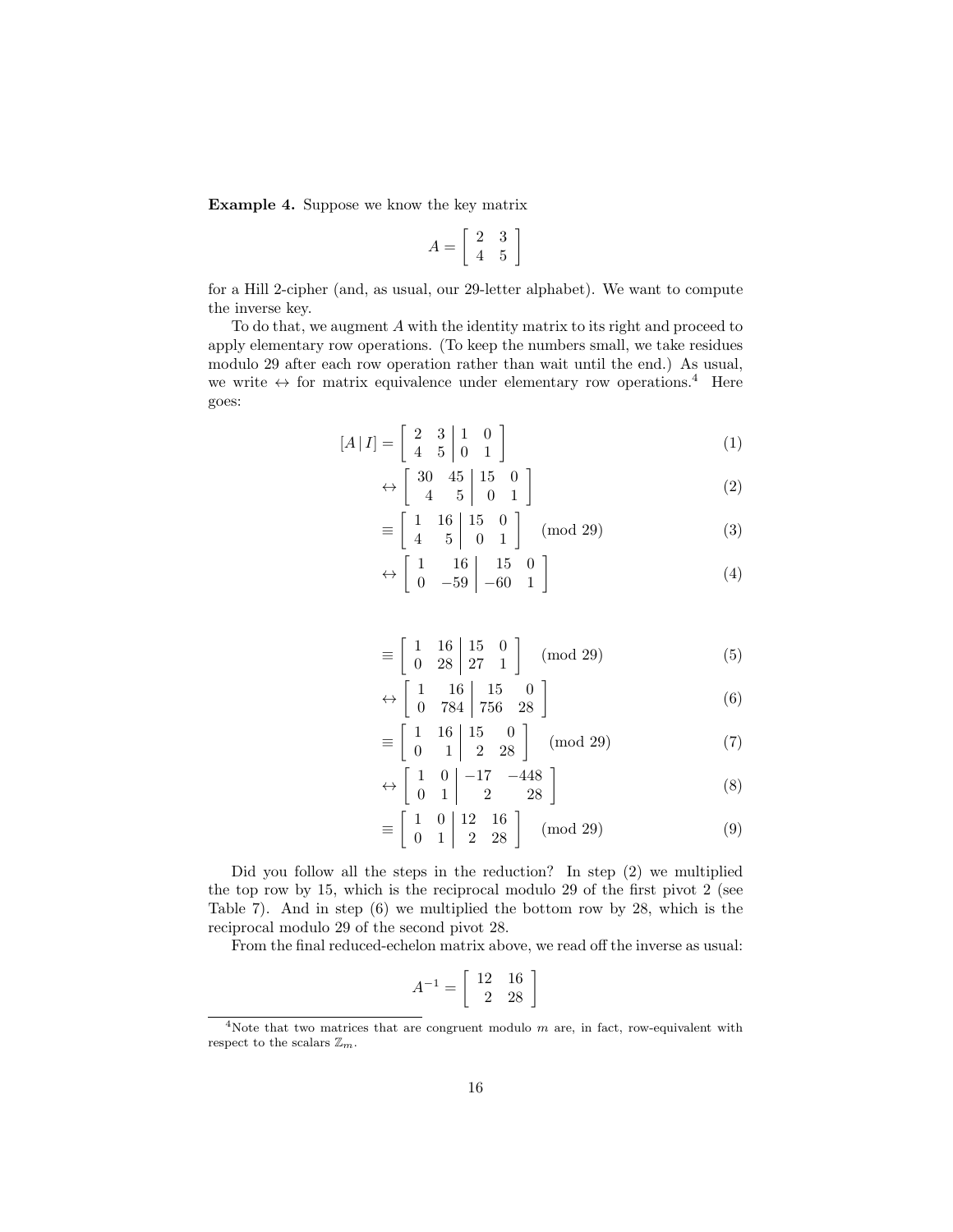#### **3.3 Cracking a Hill cipher**

How do you crack a Hill cipher? In other words, how do you discover the inverse key when you do not know the key? If you have "captured" enough plaintext along with the corresponding ciphertext, then you may be able to use the following theorem.

**Theorem 1 (Cracking Theorem).** Suppose the length m of the alphabet is a prime. Let  $\vec{p_1}, \vec{p_2}, \ldots, \vec{p_n}$  be n plaintext vectors for a Hill n-cipher having (unknown) key matrix A, and let  $\vec{c_1}, \vec{c_2}, \ldots, \vec{c_n}$  be the corresponding ciphertext vectors. Suppose these plaintext vectors are linearly independent over  $\mathbb{Z}_m$ . Form the matrix

$$
P = [\vec{p_1} | \vec{p_2} | \dots | \vec{p_n}]
$$

having the plaintext vectors as its columns, and the matrix

$$
C = \left[ \begin{array}{c|c} \vec{c_1} & \vec{c_2} & \dots & \vec{c_n} \end{array} \right]
$$

having the ciphertext vectors as its columns.

Then the same sequence of elementary row operations that reduces  $C<sup>T</sup>$  to the identity matrix I reduces  $P^{T}$  to the transpose  $(A^{-1})^{T}$  of the inverse key matrix  $A^{-1}$ .

Our proof of the Cracking Theorem will involve "elementary" matrices. An  $n \times n$  matrix is said to be *elementary* when it can be obtained from the  $n \times n$ identity matrix  $I_n$  by performing a single elementary row operation on  $I_n$ . Here are the facts you need to know about elementary matrices in order to follow the proof of the Cracking Theorem:

- Performing a single elementary row operation on an arbitrary  $n \times k$  matrix  $M$  yields the same result as multiplying  $M$  on its left by the elementary matrix E formed by performing that same elementary row operation on  $I_n$ .
- Each elementary matrix is invertible, and its inverse is also an elementary matrix.

The second of these facts holds, of course, provided that nonzero scalars have multiplicative inverses (otherwise, scaling a row need not be a reversible operation). In our situation, this means that  $\mathbb{Z}_m$  is a field, in other words, that m is prime.

In view of the first of these facts, the reduced row-echelon form  $H$  of a matrix M can be obtained in the form  $E_k \cdots E_2 E_1 M = H$  for some elementary matrices  $E_1, E_2, \ldots, E_k$  (these elementary matrices are just the ones corresponding to the successive elementary row operations needed to row-reduce  $M$  to  $H$ ). In particular, for an invertible matrix  $M$ , there are elementary matrices  $E_1, E_2$ ,  $\ldots$ ,  $E_k$  for which  $E_k \cdots E_2 E_1 M = I$ .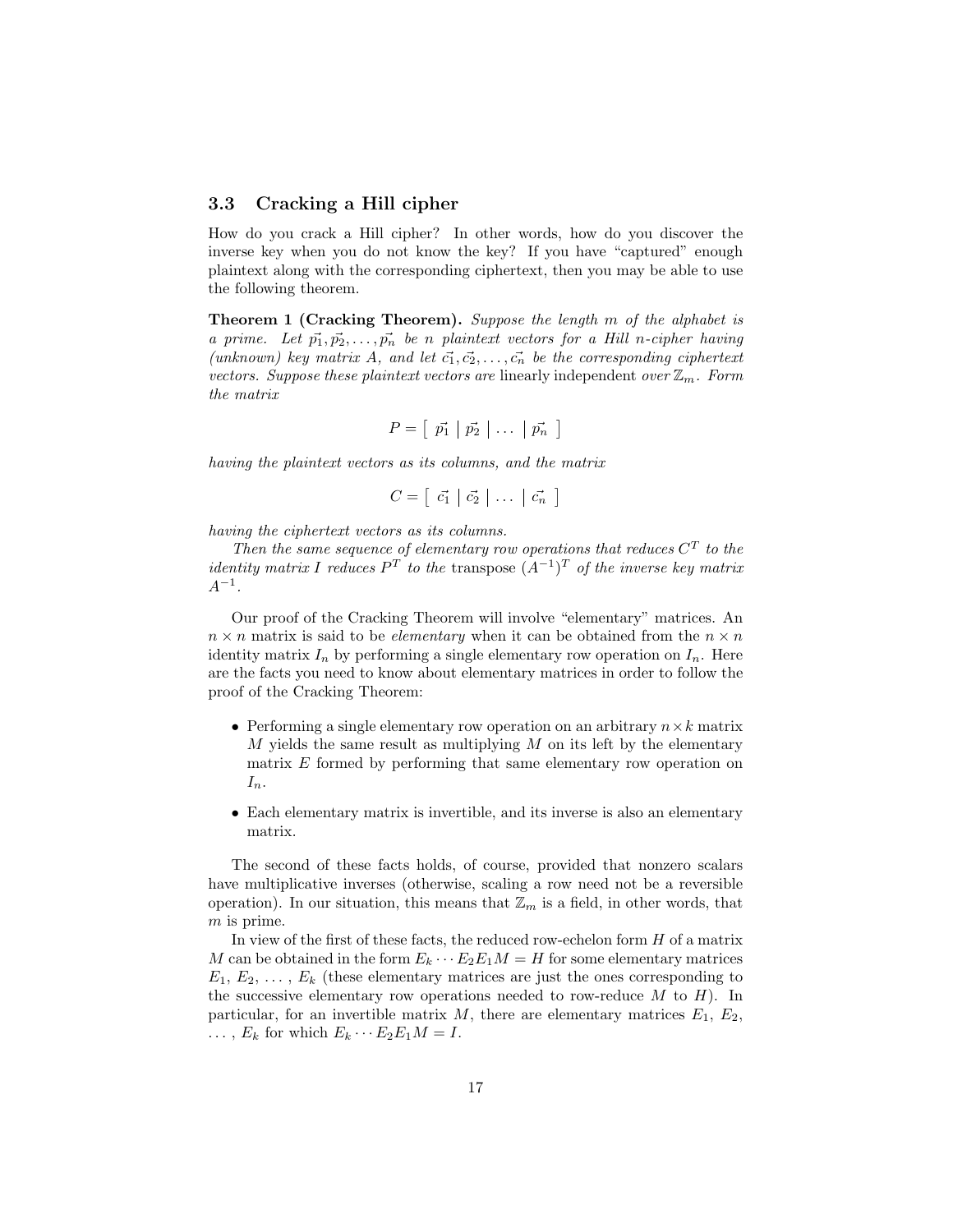*Proof of Cracking Theorem.* First, note that  $C<sup>T</sup>$  really is row-equivalent to I, because it is the transpose of  $C$ , and the latter is invertible because, by hypothesis, its columns are independent.

Let  $E_1, E_2, \ldots, E_k$  be, for some k, the elementary matrices corresponding to the elementary row operations that reduce  $C^T$  to I. Then

$$
E_k \cdots E_2 E_1 C^T = I.
$$

Now  $A\vec{p_j} = \vec{c_j}$  for each  $j = 1, 2, \ldots, n$ , so

$$
AP=C.
$$

Take transposes there to get

$$
P^T A^T = C^T.
$$

Multiply both sides by  $E_k \cdots E_2 E_1$  and group the results as shown:

$$
(E_k \cdots E_2 E_1 P^T) A^T = E_k \cdots E_2 E_1 C^T.
$$

But the right-hand side is just  $I$ , so:

$$
(E_k \cdots E_2 E_1 P^T)A^T = I
$$

This shows two things: First,  $A<sup>T</sup>$  is invertible, and hence A itself—which is  $(A<sup>T</sup>)<sup>T</sup>$ —is invertible. Second, multiplication of both sides of the last-displayed equation by  $(A^T)^{-1}$ —which equals  $(A^{-1})^T$ —gives

$$
E_k \cdots E_2 E_1 P^T = (A^{-1})^T.
$$

This means that the elementary row operations corresponding to  $E_1, E_2, \ldots, E_k$ do reduce  $P^T$  to  $(A^{-1})^T$ .  $\Box$ 

For this theorem to be applicable, you must know—or be able to determine—the size n of the unknown key matrix (as well as the alphabet length  $m$ ). If you do, and if you have  $n$  plaintext vectors and the corresponding ciphertext vectors, you can proceed to apply the theorem. With the notation used there, **the procedure for cracking a Hill cipher** is as follows:

Use row reduction (modulo  $m$ , of course) on the *n*-by-2*n* matrix

$$
\left[C^T \,|\, P^T\right].
$$

If the reduction can be completed to put that into reduced-echelon form, and if that form is

 $[I | X]$ 

for some  $X$ , then the ciphertext vectors—which are transposes of the rows of  $C^{T}$ —are, in fact, linearly independent, the key matrix A is invertible, and the right half  $X$  of the reduced-echelon form  $[I | X]$ is  $(A^{-1})^T$ . Then  $A^{-1}$  is the transpose of X.